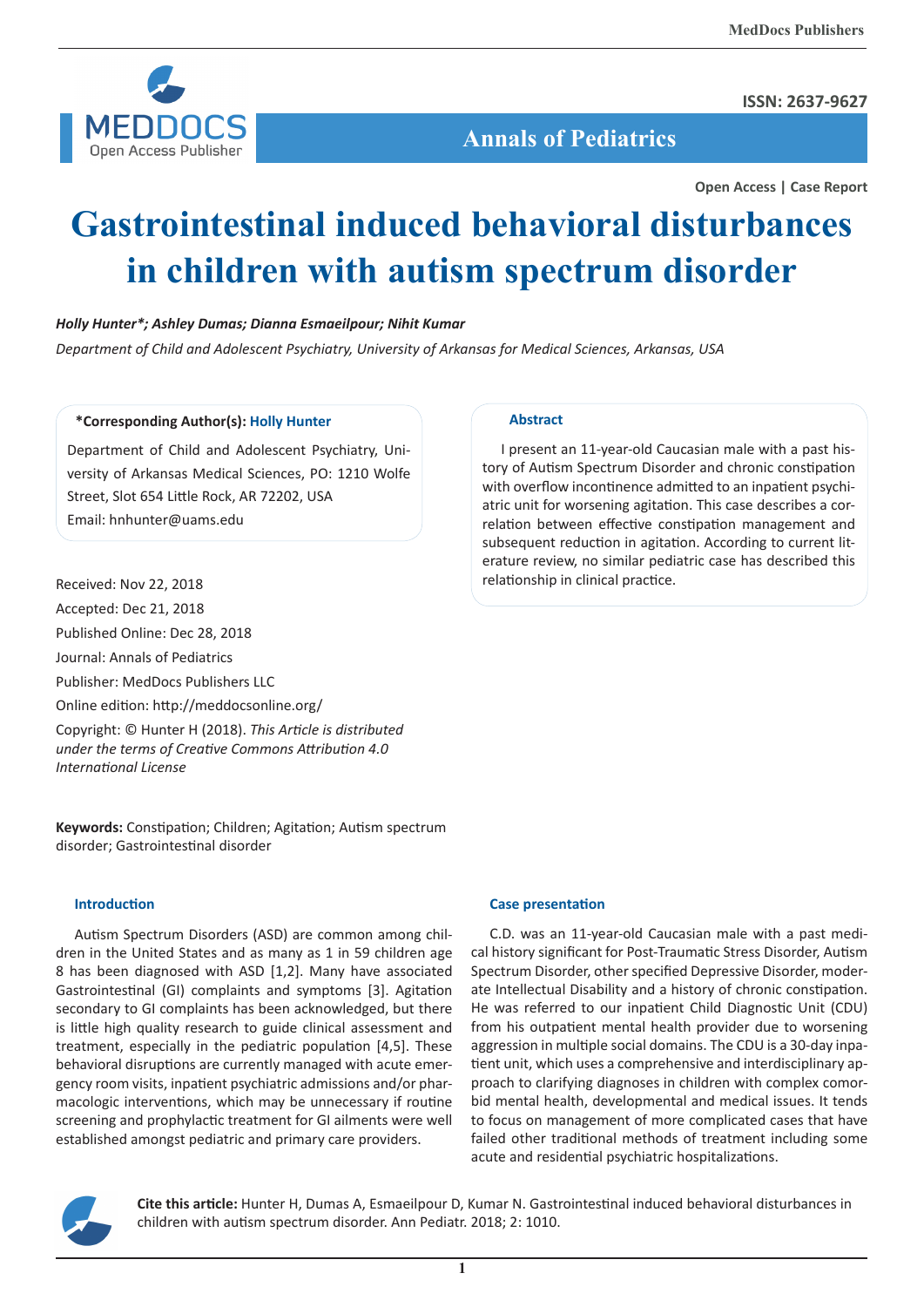On admission, C.D.'s labs were unremarkable with the exception of an elevated Prolactin level (87.3 ng/mL), likely due to being prescribed Risperidone 4 mg daily. He was also taking Clonidine 0.05 mg in the morning, 0.05 mg at noon and 0.2 mg at bedtime along with Polyethylene glycol 17 grams daily at the time of admission. His physical examination was normal, with no abdominal distention, tenderness or retained feces on palpation. He was largely non-communicative verbally. His initial transition to the unit was with intermittent behavioral outbursts, including yelling and slamming doors. He was allowed several days to settle into the milieu, and his behaviors decreased spontaneously after a few days. Due to a decrease in inappropriate behavior and allowance for more accurate diagnostic workup, a taper of C.D.'s home psychotropic medications, Clonidine and Risperidone were initiated. Non-psychotropic medications were continued.

By day 4 of admission, staff noted that he was more restless with longer, more intense meltdowns. He began pacing the unit referring to himself as "trash" and making statements like "I'm scared, I don't want to get hurt." An abdominal X-ray was ordered which revealed a "large fecal burden in the sigmoid and rectum." Docusate sodium 100 mg by mouth and Sodium phosphate enema 10 mg rectally was administered on the fifth day and a Bowel Movement (BM) was achieved. The following day, C.D. was noted to be "happy," "smiling" and "hugging and trying to give affection to staff." C.D. was concurrently being tapered from Risperidone and Clonidine and he was completely medication free by day 12 of his admission. He continued to struggle with constipation and required another enema on the ninth day. After only a moderate stool, he began to develop another exacerbation in aggressive behaviors at which point Aripiprazole 10mg daily was started to manage these behaviors. Staff described him as more restless and aggressive. He was reported to yell, pinch and kick staff. His behaviors again stabilized after a large bowel movement induced by a 10 mg Sodium phosphate enema. Unfortunately, his behavioral improvement was short lived and he developed increasing agitation, possibly contributed by Aripiprazole that had been started on the 12th day of his hospitalization. Aripiprazole was subsequently discontinued within the next two days. Quetiapine was then started at a dose of 25 mg twice daily, which showed good efficacy in managing his behavioral issues prior to discharge. Throughout the remainder of his hospitalization, he struggled with constipation and was discharged on a regimen of Polyethylene glycol 17 grams daily. Recommendation was made to follow up with a GI specialist for his constipation.

#### **Discussion**

In the United States, ASDs are considered to be the second most common serious developmental disability [6]. Between 9 and 70% of affected individuals have associated GI complaints and symptoms [4]. Some of the reasons for this include sensory processing abnormalities, development of stool withholding, and altered pain responses. Depending on the child's level of impairment (i.e. impaired language skills), symptoms may not be readily apparent to caregivers or health care providers [5].

Agitation and behavioral problems in children with ASDs are commonly managed with acute emergency room assessment, inpatient psychiatric admissions and/or pharmacologic interventions [7,8]. Hospitalization occurs primarily because of externalizing behaviors, i.e hostility or aggression. Siegel et al. reported that aggressive behavior is one of "the strongest predictors of psychiatric hospitalization [8]." GI complaints have

been acknowledged to be one of the etiological factors in agitation in individuals with developmental disorders [3]. I performed a literature review utilizing PubMed and OVID and the key words case report, constipation, children, agitation, ASD, and gastrointestinal disorder. Per my review, no similar pediatric clinical cases describe the correlation between effective constipation management and subsequent reduction in agitation.

Additionally, little data exists currently to guide clinical assessment and treatment of constipation in pediatric patients with ASDs [4,5]. In 2008 and 2010, a panel of "28 experts in child psychiatry, developmental pediatrics, epidemiology, medical genetics, immunology, nursing, pediatric allergy, pediatric gastroenterology, pediatric pain, pediatric neurology, pediatric nutrition, and psychology" convened to establish management of GI disorders for individuals with ASDs [4]. High-quality clinical research data was not available and recommendations were instead based on clinical expertise. The panel suggested that an interdisciplinary approach to management might improve overall care for this patient subset [4,5]. For example, the child diagnostic unit uses an interdisciplinary approach that relies on specialists in child psychiatry, psychology, social work, occupational therapy, speech and language, education, and nursing to assess patients.

This case highlights the benefit of a comprehensive evaluation and an interdisciplinary approach in the management of acute behavioral disruptions in children with ASDs. Adequately treating constipation can help improve behavior problems in children with ASDs.

### **Conclusion**

This case highlights the benefit of a comprehensive, interdisciplinary evaluation in the management of acute behavioral disruptions in children with ASD. Integration of both behavioral and medical care is prudent. It would be interesting to assess if the number of acute psychiatric interventions declined with such evaluations and interventions. The medication regimen taper, medication titration, and environmental influences are confounding factors to be considered in this case. Future evidencebased studies might focus on the management of GI disorders in this population subset.



Aggression was rated on a scale of 0-3.0= No irritability or physical outbursts. 1=Mild i.e. irritability, crying , yelling not directed towards others. 2= Moderate i.e. significant verbal and/or physical aggression not requiring PRN medication. 3= servere i.e. requring PRN medication for unsafe behaviors . Staff assessed daily BM and rated quantity as none, small, medium or large . BM= Bowel Movement; Abilify= Aripiprazole